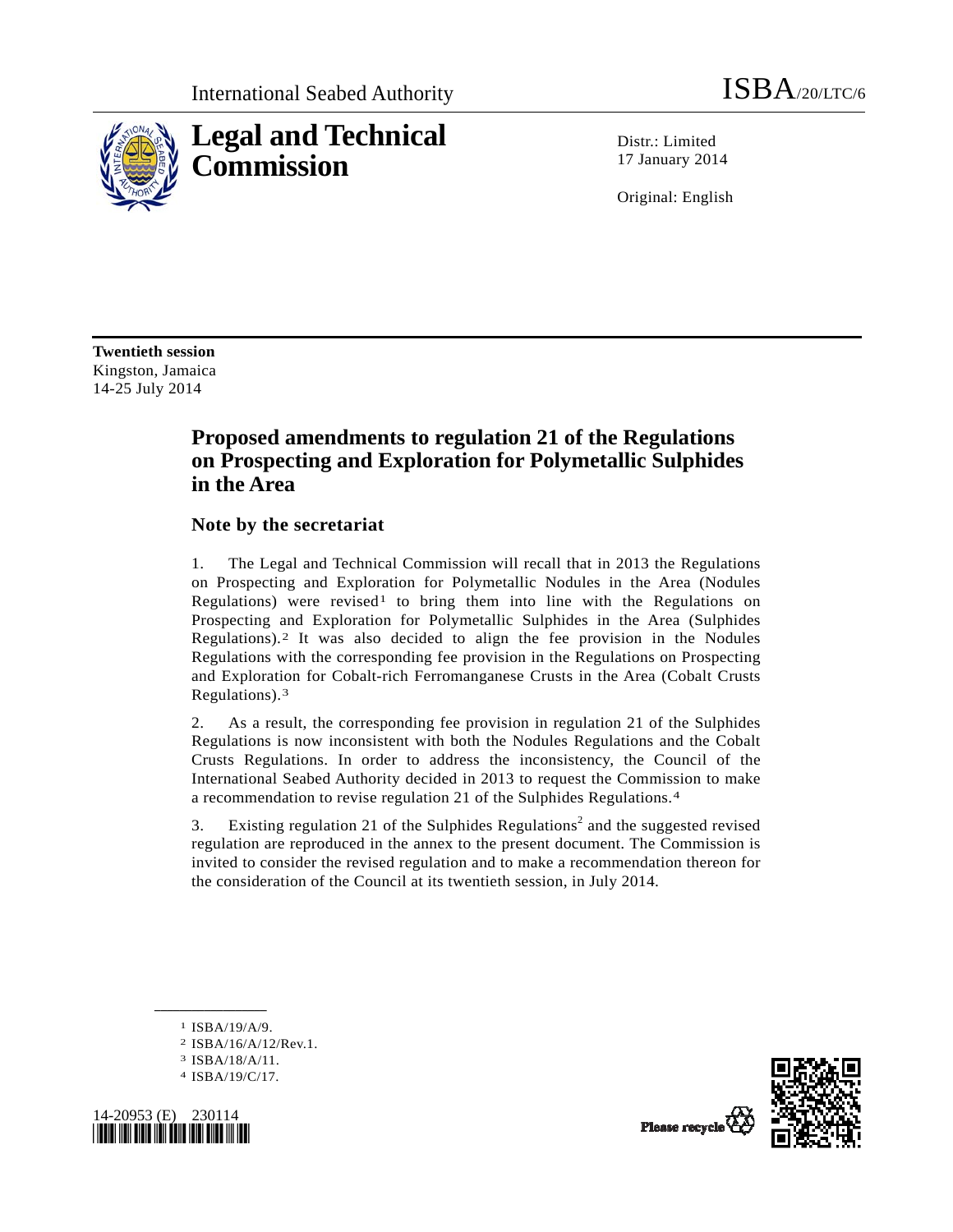## **Annex**

## **Regulation 21 of the Regulations on Prospecting and Exploration for Polymetallic Sulphides in the Area**

## **A. Existing regulation**

#### **Regulation 21 Fee for applications**

1. The fee for processing a plan of work for exploration for polymetallic sulphides shall be:

 (a) A fixed fee of 500,000 United States dollars or its equivalent in a freely convertible currency, payable by the applicant at the time of submitting an application; or

 (b) At the election of the applicant, a fixed fee of 50,000 United States dollars or its equivalent in a freely convertible currency, payable by the applicant at the time of submitting an application, and an annual fee calculated as set out in paragraph 2.

2. The annual fee shall be calculated as follows:

 (a) 5 United States dollars multiplied by the area factor from the date of the first anniversary of the contract;

 (b) 10 United States dollars multiplied by the area factor from the date of the first relinquishment in accordance with regulation 27(2); and

 (c) 20 United States dollars multiplied by the area factor from the date of the second relinquishment in accordance with regulation 27(3).

3. The "Area Factor" means the number of square kilometres comprised in the exploration area at the date upon which the periodic payment in question becomes due.

4. Upon notification by the Secretary-General that the amount of the fee has been insufficient to cover the administrative costs incurred by the Authority in processing an application, the fee set out in paragraph 1 (a) of this regulation shall be reviewed by the Council.

5. If the administrative costs incurred by the Authority in processing an application are less than the fixed amount, the Authority shall refund the difference to the applicant.

#### **B. Suggested revision**

#### **Regulation 21 Fee for applications**

1. The fee for processing an application for approval of a plan of work for exploration for polymetallic sulphides shall be a fixed amount of 500,000 United States dollars, or its equivalent in a freely convertible currency, to be paid in full at the time of the submission of an application.